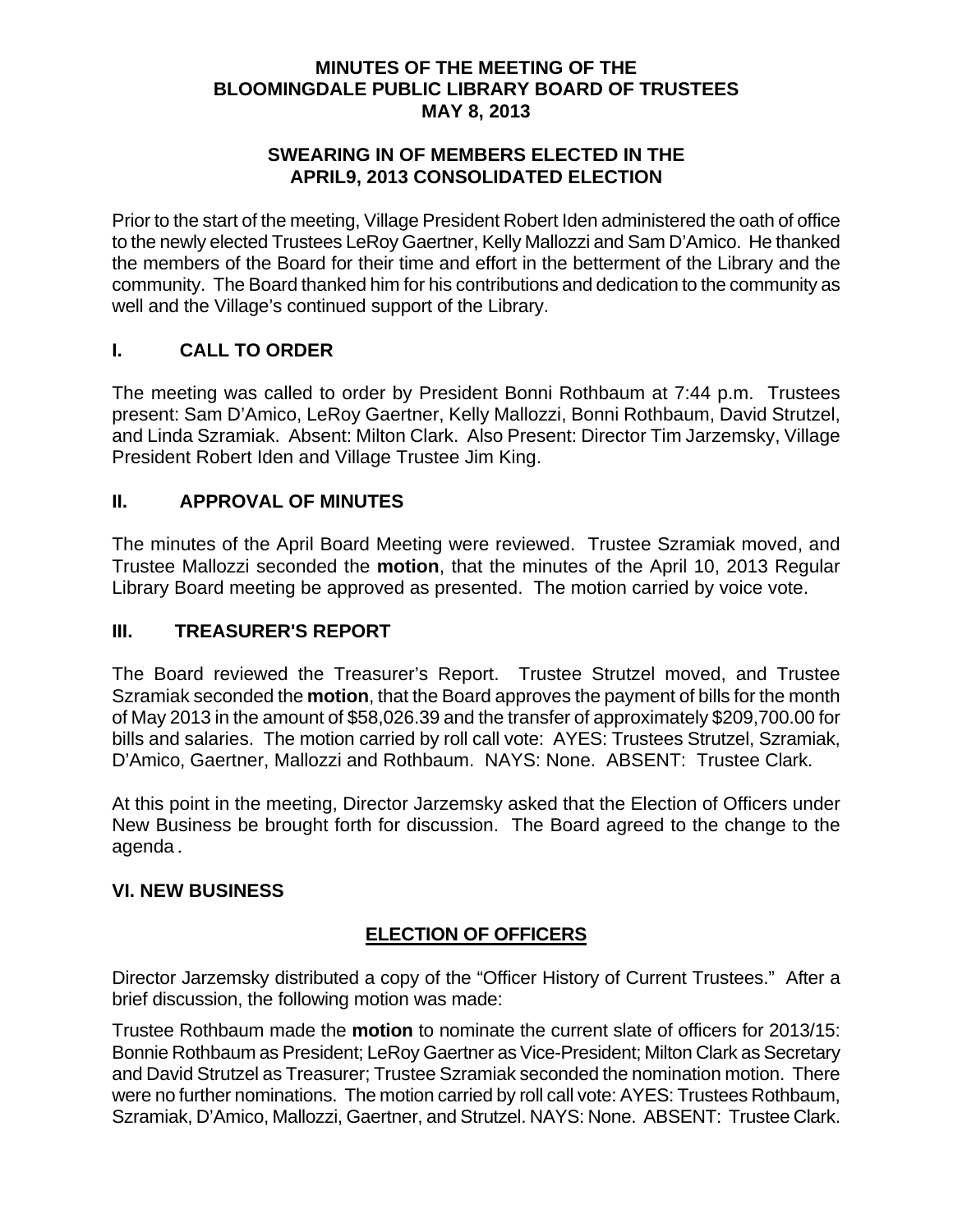# **IV. REPORTS**

## **LIBRARIAN**

Director Jarzemsky reported on the programs that took place in April and discussed the popularity of the library's movie night. He stated that Staci Boskelly was hired as a Circulation Clerk. He reported that Jim Barnoski's replacement, Mr. Kelly Cusack, started at the Library in May and a transition period during that month will take place with Mr. Barnoski staying to train Mr. Cusack. He noted that Kandice Krettler hosted the SirsiDynix Library Users of Illinois spring meeting at the library. Over 50 representatives from all types of libraries were scheduled to attend. He discussed the huge success of the Food for Fines program with 1,334 items donated to the Bloomingdale Township Food Pantry. It was suggested that area businesses might wish to match donations or become involved in the program. He continued to review his written report with the Board and discussed the various programs that were offered at the library. A circulation increase of one percent (1%) over last year's numbers was reported. He noted the increase of the use of the computers and the Senior Fair and Organ Donation Drive held by the Adult Services Department. He discussed the Youth Services program, "Fantastic Frogs!" and the use of the iPad, which was purchased with the donation made by the Kara Foundation. The iPad was used in the program to virtually dissect a frog to learn about its organs.

## **MONTHLY STATISTICS**

The Board reviewed the statistics for the month of April. The circulation report shows that total circulation is up slightly; 1% over last year. The library's total number of cardholders is 16,985. E-Pay and databases statistics were reviewed.

#### **STANDING COMMITTEES**

**PERSONNEL** - An executive session is planned for later in the meeting to review staff salaries.

**POLICY** – Director Jarzemsky discussed the banning of a patron and how the matter is currently being handled.

**FINANCE** – A discussion of the library's operating budget of fiscal year 2013/2014 will be discussed under Unfinished Business.

**BUILDING AND GROUNDS** – No report.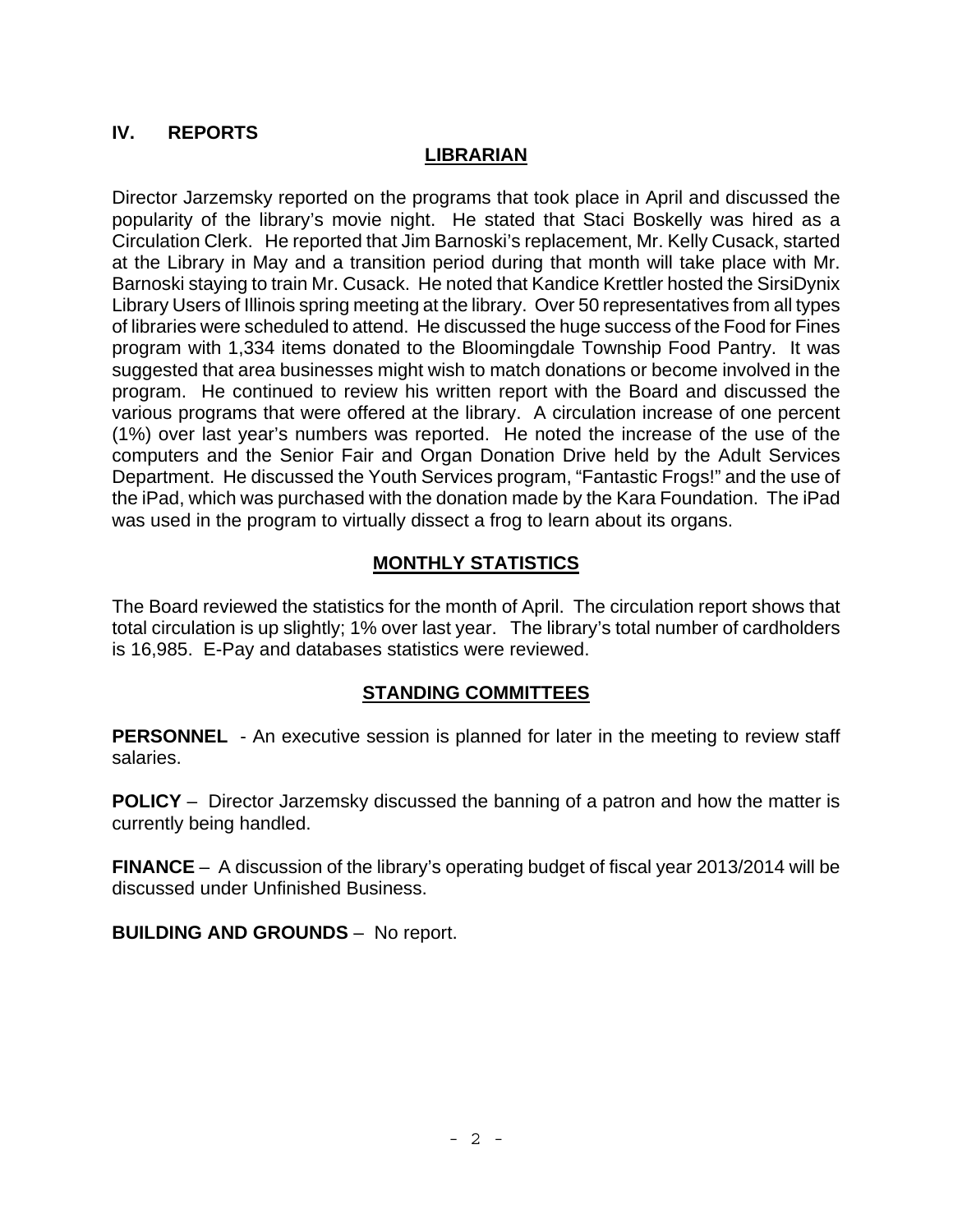## **IV. REPORTS (Continued)**

## **LIAISON REPORTS**

**LINC –** No report.

**VILLAGE** - Village President Iden and Trustee King reported on the various new businesses opening and the building and remodeling projects taking place within the Village. Mayor Iden discussed the closing of Applebee's and the Stratford Square Ballydoyle Restaurant. WalMart's remodeling project should be completed by mid-September. Stratford Square Mall will be holding a carnival on May 16 through the 19<sup>th</sup> and again on June 20 through the 23<sup>rd</sup>. No problems were experienced with the carnival held at Stratford Crossings in April. Trustee King expressed his thoughts about a program that would tie a reading program with a sport such as showing recent popular movies on football and recommended books. A discussion took place concerning the building of an LA Fitness Center on Army Trail Road.

The Board expressed their appreciation for the twenty-one (21) years of service that Mayor Iden has given to the Village. Mayor Iden discussed his experiences as a public servant.

Removal from the Roll: Village President Iden and Village Trustee King leave the meeting at 8:10 p.m.

**FRIENDS OF THE LIBRARY** – The next meeting of the Friends of the Library will be July 17, 2013 at 7:00 p.m. Trustee D'Amico reported that the Bloomingdale Lions Club will be donating \$1,612 towards the purchase of the digital viewer for the visually impaired with the Friends donating the other half of the costs.

**BIG** - Director Jarzemsky discussed the agency reports given at the April 25 BIG meeting.

#### **V. UNFINISHED BUSINESS:**

#### **OPERATING BUDGET FISCAL YEAR 2013/2014**

Director Jarzemsky discussed the proposed budget. He stated that he made minor changes to some line items based upon the previously held budget discussions. Most of the increases are related to personnel costs. He discussed the line items that show a budget decrease. The budget is a planning tool and he provided a detailed explanation of the library's appropriation and tax levy. The current budget, the proposed budget, the appropriations and levy amounts were outlined on the attachments provided to the Board. In response to Trustee Szramiak, Director Jarzemsky has not received any calls from patrons concerning their property tax bills. The line items within the budget were discussed at the Library's last meeting. He pointed out that the per capita grant from the State has been removed from the budget as a revenue source and explained the reason. He reviewed the Building Fund report and some of the projects that may be expended from that source. In response to a patron's request concerning the quiet study area rooms, Director Jarzemsky will investigate possible changes.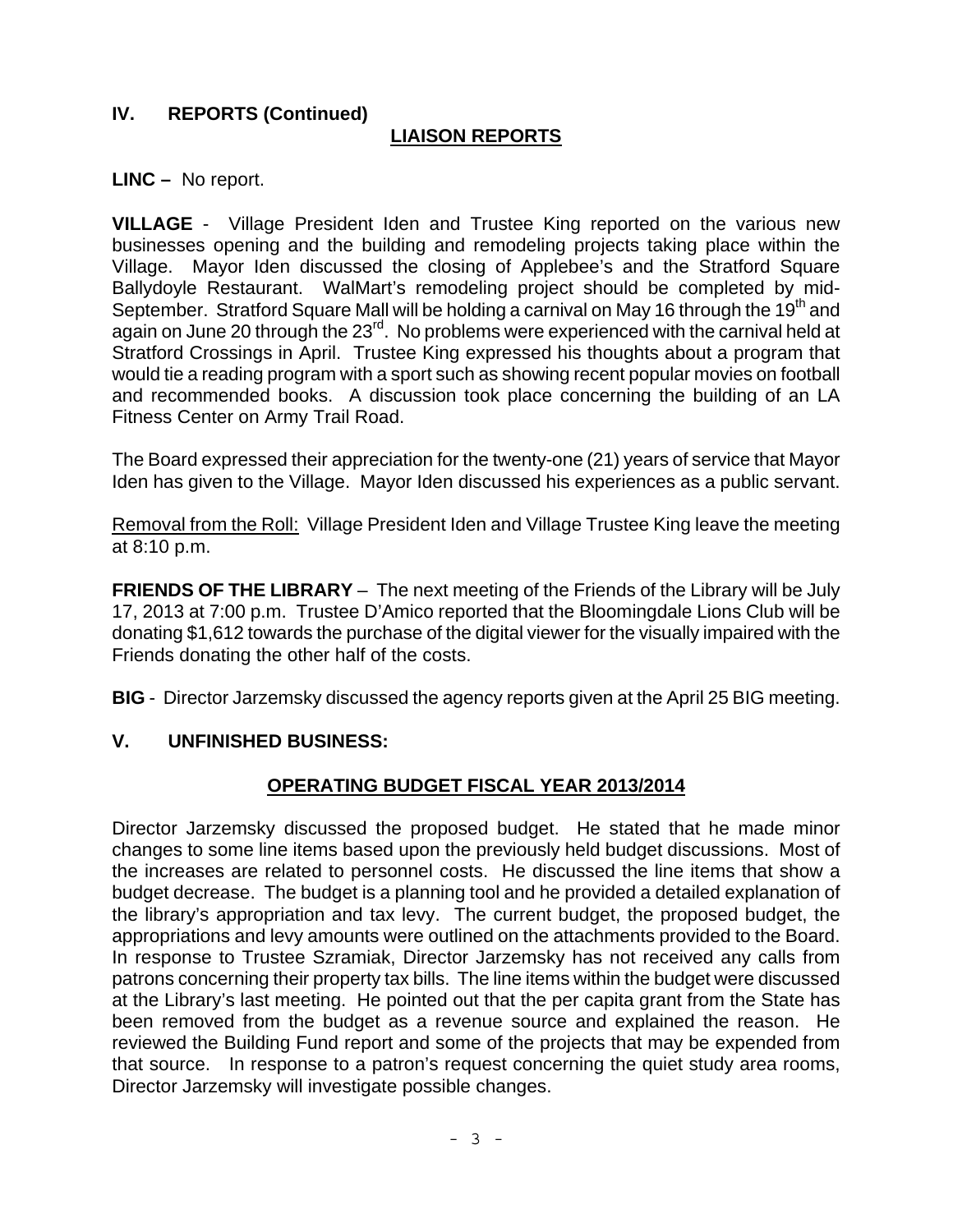# **VI. UNFINISHED BUSINESS: OPERATING BUDGET FISCAL YEAR 2013/2014 (Continued)**

He reviewed the past year's levies and the property valuations over the years. After a final review and discussion of the Operating Budget document, Trustee D'Amico moved and Trustee Rothbaum seconded the **motion,** that the Board approves the Operating Budget for Fiscal Year 2013/2014 as presented. The motion carried by roll call vote. AYES: Trustees D'Amico, Rothbaum, Mallozzi, Gaertner, Strutzel, and Szramiak. NAYS: None. ABSENT: Trustee Clark.

### **VII. NEW BUSINESS:**

# **SWEARING – IN CEREMONY**

The ceremony took place prior to the start of the business meeting.

## **RESOLUTION SETTING FORTH FINANCIAL REQUIREMENTS 2013/2014**

Trustee Rothbaum presented the Resolution Setting Forth Financial Requirements of the Bloomingdale Public Library for the Fiscal Year Beginning May 1, 2013 and Ending April 30, 2014.

Trustee Mallozzi moved and Trustee Strutzel seconded the **motion** that said resolution as presented be adopted.

After a full discussion thereof, President Rothbaum directed that the roll be called for a vote upon the motion to adopt said resolution.

Upon the roll being called the following Trustees voted AYE: Trustees Mallozzi, Strutzel, Gaertner, D'Amico, Szramiak and Rothbaum. The following Trustees voted NAY: None. Absent: Trustee Clark.

Whereupon President Rothbaum declared the motion carried and said resolution adopted and did sign the same in open meeting and did direct the Secretary to record the same in the records of the Board of Library Trustees of the Village of Bloomingdale, Du Page County, Illinois, which was done.

## **FROIO LETTER**

Director Jarzemsky explained that Village resident Dominic Froio donated over \$35,000 to the Library. He stated that the annual report for the fiscal year 2012/2013 Froio Fund has been sent to Mr. Froio and was included in the packet for review by the Board. The principle balance always remains the same and materials are purchased with the interest money. The interest funds are used to enhance the multi-cultured collection which consists of DVD's, books and other materials. The collection has wide variety and reflects the Village population. An article is planned for the Village's Almanac to thank Mr. Froio for his generosity and to highlight the collection.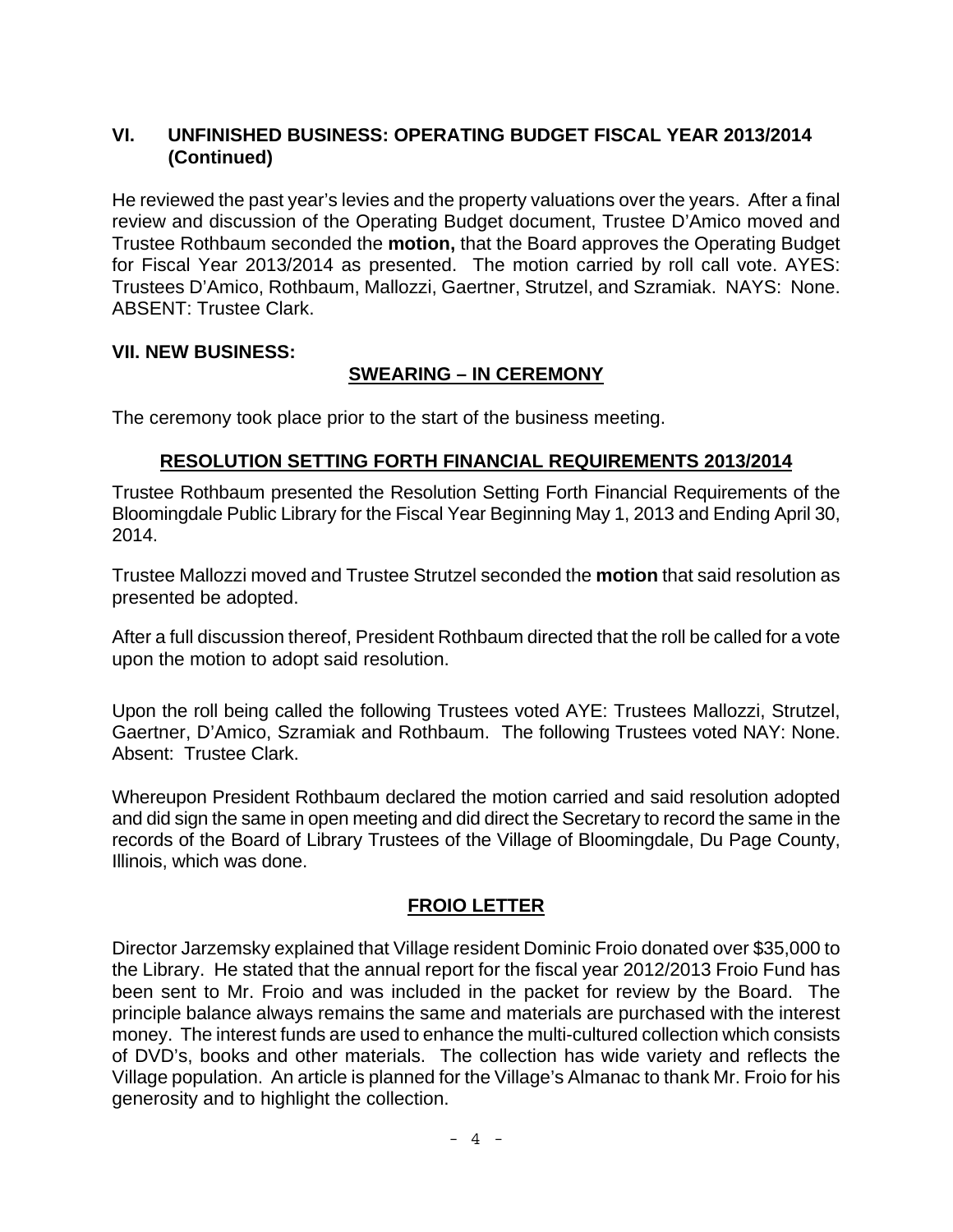## **VII. NEW BUSINESS:**

.

# **ELECTION OF OFFICERS**

The election of officers took placed following the approval of the Treasurer's Report.

## **L.BRARY ARTICLES**

Director Jarzemsky reported that he was asked to chair the Public Policy Committee of the Illinois Library Association. He discussed the importance of the proposed concealed carry issue legislation. The article included in the Board packet titled "Ready or Not, Concealed Carry Is Coming to Illinois" explains how pending legislation or lack thereof could have an effect on libraries.

The second article in the packet concerns "What is a Makerspace? Creativity in the Library." It explains what markerspaces are and how they are being used in libraries.

### **VIII. PUBLIC DISCUSSION:**

### **IX. ANNOUNCEMENTS:**

Director Jarzemsky stated that a flyer on the library's 2013 Summer Concert Series in included in the board packet. Three concerts are planned with the first to take place on Friday, June 14 featuring the "Neverly Brothers." The second concert on Friday, July 12 will feature the return of the popular group, "Jeanie B! and the Jellybeans." The final concert on Friday, August 9 will feature "Run 4 Cover."

## **X. EXECUTIVE SESSION:**

An Executive Session was called pursuant to the Open Meetings Act, Section 2 (c) (1) to discuss the appointment, employment, compensation, discipline, performance or dismissal of specific employees of the public body; and Section 2 (c) (21) to discuss minutes of meetings lawfully closed under this Act, whether for purposes of approval by the body of the minutes or semi-annual review of the minutes as mandated by Section 2.06 of the Act.

At 8:40 p.m. Trustee Szramiak moved, and Trustee Rothbaum seconded the **motion,** to enter into Closed Session pursuant to the Open Meetings Act, Section 2 (c) (1) to discuss the appointment, employment, compensation, discipline, performance or dismissal of specific employees of the public body; and Section 2 (c) (21) to discuss minutes of meetings lawfully closed under this Act, whether for purposes of approval by the body of the minutes or semi-annual review of the minutes as mandated by Section 2.06 of the Act. The motion carried by roll call vote. AYES: Trustees Szramiak, Rothbaum, Gaertner, Mallozzi, D'Amico, and Strutzel. NAYS: None. ABSENT: Trustee Clark.